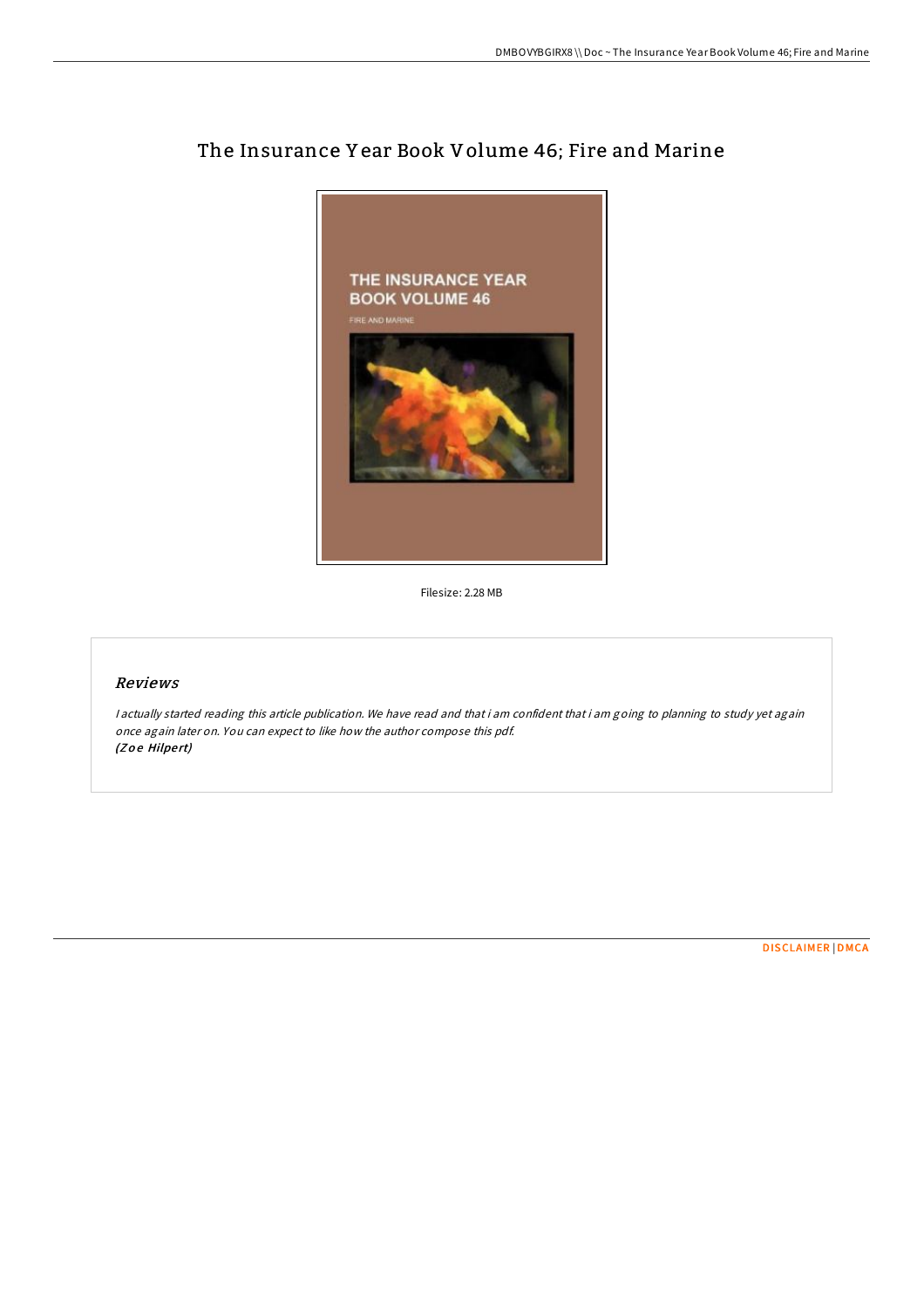### THE INSURANCE YEAR BOOK VOLUME 46; FIRE AND MARINE



Rarebooksclub.com, United States, 2012. Paperback. Book Condition: New. 246 x 189 mm. Language: English . Brand New Book \*\*\*\*\* Print on Demand \*\*\*\*\*.This historic book may have numerous typos and missing text. Purchasers can download a free scanned copy of the original book (without typos) from the publisher. Not indexed. Not illustrated. 1918 Excerpt: . 25,000 25,000 U. S A. Lib. Ln 4 1942 15,000 15,000 Akron, 0., sc., 4 , 1823 16.000 16,000 Barnesville, 0., mun., 5 , 1918-44 12,500 13.720 Bowling Green, O., sc., 4 . 1934-48 29,000 2500 Canton, O., sc., 4 , 1928 23,000 23,000 MISCELLANEOUS: Conflagration losses: Baltimore. 1904, \$2,500; San Francisco, 1906, \$2,500. DIRECTORS: H. V. Olncy. J. P. Reed, C. A. L. Purmort, H. L. Conn, C. M. Purmort. Geo. R. McConnell. H. M. Gleason. FIELD MEN AND TERRITORY COVERED: Jas. 8. KemChicago, III.; Archie W. Campbell, general agent, Boston, i.; F. J. Martin, Seattle, Wash, for Pacific Coast; J. L. Riley 4 Co., Atlanta, Ga., for southeastern states. The company operates in Cal, Ga, 111, Ind, Me, Mass, Mich, Minn, N. J, N. Y, 0, Ore, Pa, Tenn, Tex, Wash, la, and Wis. and all States where acceptable business is offered. CHEMICAL MUTUAL FIRE INSURANCE CO., Burlington Flats, N. Y.--Continued. CHURCH INSURANCE ASSOCIATION OF THE STATE OF NEW YORK, Rochester, N. Y. President, M. R. Webster; Secretary, G. M. W. Bills. Organised, 1891. CINCINNATI EQUITABLE INSURANCE COMPANY, Cincinnati, O. President, Frank J. Jones; Secretary, Edward H. Ernst. Organised, 1826. CITIZENS MUTUAL INSURANCE COMPANY, Boston, Mass. President, Geo. W. Hinkley; Vice-President Treasurer, Prescott Keyes; Secretary, Adams Tolman. Organized, 1846. COAL OPERATORS MUTUAL FIRE INSURANCE CO., Springfield, 111. President, W. S. Schmick; Secretary, C. V. Hickox. Organised, 1895. COMMERCIAL MUTUAL FIRE ASSOCIATION, Mitchell, S. President, S. H. Scallin; Secretary, E. O. Walrath. Organised. 1897....

B Read The [Insurance](http://almighty24.tech/the-insurance-year-book-volume-46-fire-and-marin.html) Year Book Volume 46; Fire and Marine Online  $\textcolor{red}{\textcolor{blue}{\boldsymbol{\mathsf{D}}}}$ Do wnload PDF The [Insurance](http://almighty24.tech/the-insurance-year-book-volume-46-fire-and-marin.html) Year Book Volume 46: Fire and Marine